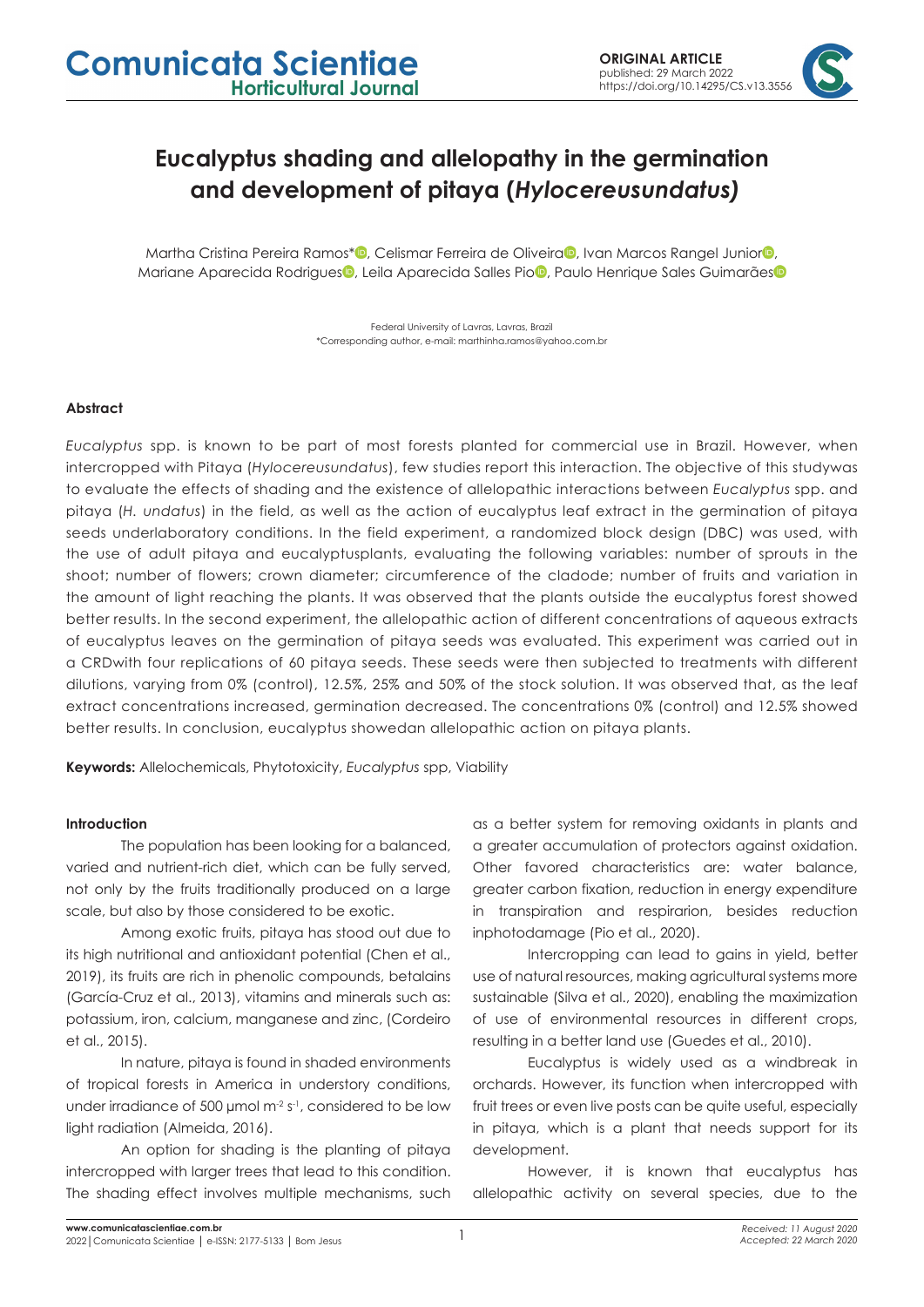presence of organic compounds released by the roots or leaves that are sources of essential oils with a wide biological activity, including fungicide, insecticide, herbicide and acaricide (Batish et al., 2008), which can inhibit the development of other plants. However, studies on fruit trees intercropped with *Eucalyptus* spp. are still scarce in the literature, and most of them have been conducted under laboratory conditions.

This experiment was designed to observe the effect of eucalyptus shading and allelopathy on pitaya plants in the field. However, it would not be possible to distinguish the effect of shading and allelopathy in a single experiment. Therefore, the idea of germination of pitaya seeds with eucalyptus leaf extracts could elucidate the problem of allelopathy. Thus, this study aimed to evaluate the effects of shading and the existence of allelopathic interactions between *Eucalyptus* spp. and pitaya (*H. undatus*) in the field, as well as the possible allelopathic action of eucalyptus leaf extracts in the germination of pitaya seeds under laboratory conditions.

### **Material and Methods**

Two experiments were carried out, one in the field using adult plants of pitaya and eucalyptus and the other in the laboratory, with the use of pitaya seeds and eucalyptus leaf extract.

The field experiment was carried out on a property, in the municipality of Ingaí-MG, Latitude: 21° 24' 24'' South, Longitude: 44° 56' 30'' West. The experiment area has a slightly undulating slope, located in the Mesoregion of Campo das Vertentes in Minas Gerais; the climatic classification of the region is Cwa, according to the Köppen classification.

Eucalyptus was planted in 2012. When the trees reached four years of age, in January 2016, then approximately 15 m tall, the pitaia orchard was set inside and in front of the eucalyptus grove, with a standardized plant height of 1.8 meters for all treatments, without using an irrigation system. Seedling planting started from the third row (L3) of eucalyptus until 11 rows (L11) were completed, and row 11 was considered as the border. Rows 1, 2 and 3 are inside the eucalyptus grove, while rows 4 to 10 are in the open field, where rows 4 to 7 were partially shaded throughout the day and the other rows were in full sun.

Inside the forest, eucalyptus trees were used as live posts for the management of pitaya plants. For plants outside the forest, they were conducted in 1.8-m high eucalyptus posts, treated with boric acid, potassium permanganate and copper sulfate. The spacing adopted for pitaya followed the same spacing as that of

eucalyptus, 4 m between rows and 4 m between plants, both for plants inside and outside the forest.

Before the implementation of the experiment, chemical analysis of the soil was carried out at a depth of 0-20 cm. The chemical attributes of the soil, as well as contents of macro- and micronutrients, are presented below: pH in water (5.3); K=126.47, P=5.89mg/ dm3 ; Ca=2.27, Mg=1.07, Al=0.10cmolc/dm3 ; V%=46.62; M.O=2.67dag/Kg; Zn=2.10, Fe=35.10, Mn=9.70, Cu=1.10, B=0.07, S=5.10mg/dm3 .

For the implantation of the pitaya orchard, 50x50x50-cm pits were made and, in each pit, 10 L of tanned pen manure, simple superphosphate  $(P_2O_5)$  and limestone (CaCO<sub>3</sub>) were placed for soil correction; cover fertilization was carried out with NPK 10-10-10 (50g/plant) 30, 60, and 90 days after planting. Cover was carried out in the first year with 3L of quail manure per plant in October, December and February.

The driving system adopted was that of a pod, with a single seedling/pod driven on a single stem, forming a sprout crown at the top of the posts. The pitaya plants in the live posts were pruned at 1.80m height, in the same way as the others.

In January 2018, evaluations of the following variables started: a) number of sprouts in the shoot; b) number of flowers; c) crown diameter: considering the two largest branches on opposite sides in the shoot of each plant, with the aid of a measuring tape; d) circumference of each cladode of plants at 10 cm in height from the soil, using a digital caliper and e) number of fruits.

To check the variation in the amount of light reaching the area, a point was selected on each row and a lux meter was used for measures, at 10, 12 and 15 o'clock, of the light gradient along the rows. In the places where the solar radiation arrived without being intercepted by the trees and there was maximum illumination, the value of 100% was considered and, in the places where there was some kind of interference and/or interception of light, the values were relativized (Figure 1).

A randomized block design (RBD) was used, with 3 blocks of 4 plants of each treatment per block. Data were subjected to analysis of variance, considering 5% as the level of significance, with a square root transformation on the variables number of flowers and fruits, since they are counting data. For the variable number of sprouts, even if counting, it was not necessary to make the transformation, since no assumption of the analysis of variance was violated. The Tukey test was also used at 5%.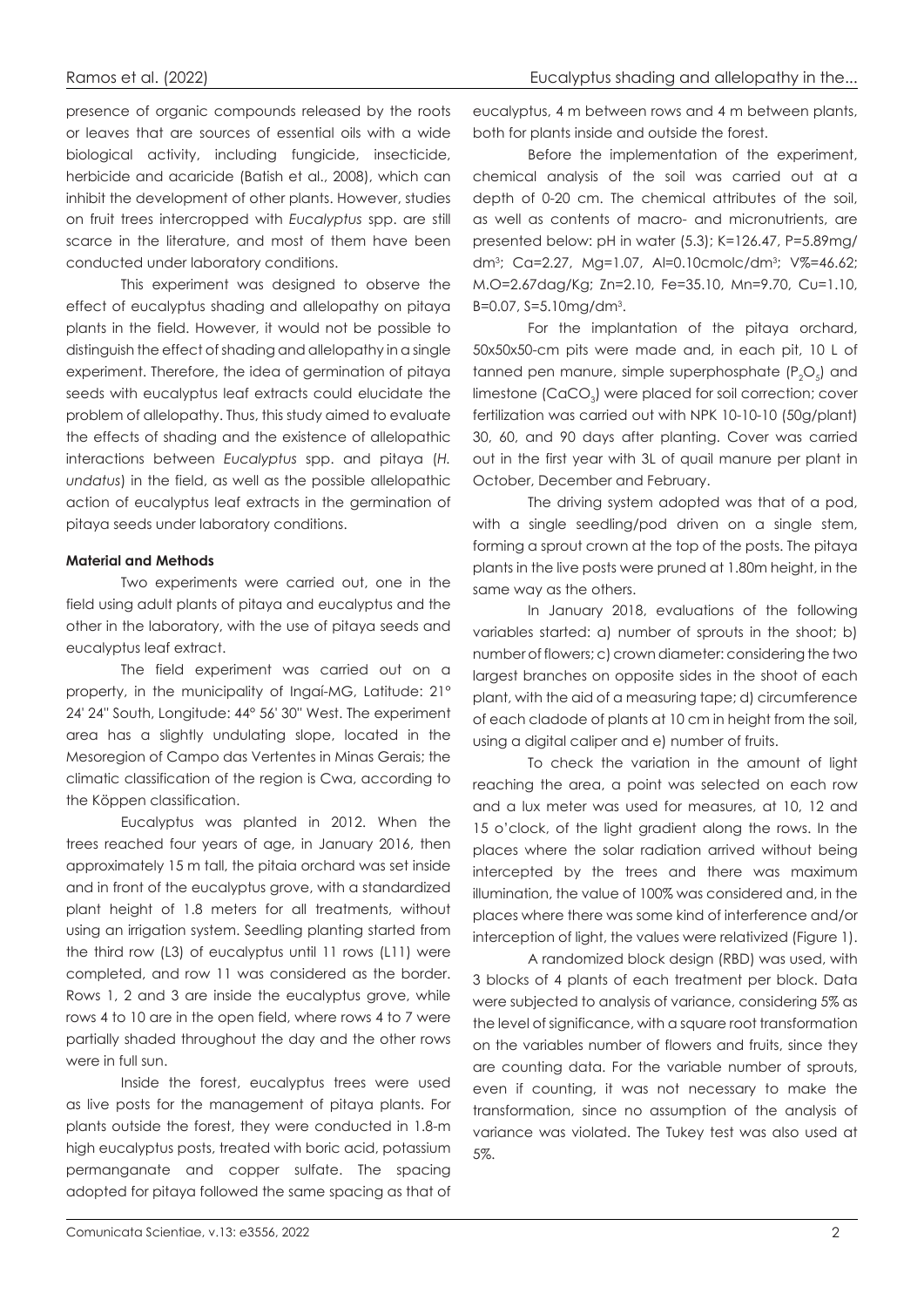

**Figure 1.** Radiation gradient inside and outside the woodlands. Measurement of the amount of light incident in the lower part of the forest with the use of a luximeter, in which the red color indicates the places of greatest radiation, while the green color indicates the lowest index of solar radiation arriving.

The seed germination experiment was carried out at the Pomology Laboratory in the Fruit Sector of Federal University of Lavras. The pitaya seeds were extracted manually from the ripe fruits of better appearance as color, size and brightness. The pulp mucilage adhered to the seeds was removed using a 2-mm steel sieve in running water using lime until the seeds were completely cleaned, adapted according to the method proposed by Gentil and Ferreira (2000). The seeds were then distributed in a plastic container and left at room temperature for drying.

For the preparation of the aqueous extract, the eucalyptus leaves were collected under the trees at the site of the field experiment and taken to the laboratory, where they were dried in a forced flow chamber at 50ºC until they reached constant weight. Subsequently, the leaves were crushed in a blender and passed through a 0.5-mm sieve to remove larger particles, resulting in a homogeneous powder.

A 1:9 stock solution was prepared using 100 g of the eucalyptus leaf extract diluted in 900 mL of distilled water, to reach a volume of 1 L. This solution was left to stand at room temperature for 72 hours; the material was then filtered twice, one filtration using a 0.5-mm plastic sieve to remove larger particles and the other using filter paper so that, at the end of the process, only the homogeneous extract of the eucalyptus leaves could be obtained.

The filtration product was considered as the stock solution, rich in allelopathic compounds, defined as a 100% concentrate from which the aliquots for the different treatments applied to the pitaya seeds were extracted.

The germination test was carried out according to the methodology of (Alves et al., 2011), differentiating

only the number of evaluations, changing from two to three.

The seeds were kept in Gerbox boxes in B.O.D with a constant temperature of 25º and a 12-hours photoperiod, according to the methodology of Alves et al. (2011). The evaluations were carried out at 5, 10 and 15 days after sowing. The seeds that emitted radicle and/or shoot were considered as germinated. The germination values for each treatment were expressed as a percentage.

The Germitest paper were weighed on a precision scale and then moistened with the aliquots of the selected test solution, in order to achieve a ratio of 2.5 times the weight of the paper.

The model used in the experiment was the Completely Randomized Design (CRD), with four treatments that consisted of different extract dilutions (the control treatment was  $TO = 0\%$  (consisting only of distilled water),  $T1 = 12.5\%$ ,  $T2 = 25\%$  and  $T3 = 50\%$  of the stock solution) and four replications of 60 seeds in Gerbox plastic boxes on two sheets of Germitest paper, analysis of variance at 5% significance and the means referring to the collected data were compared with each other by the Tukey test also at 5% significance.

## **Results and Discussion**

In the field experiment, based on the results of the statistical analysis, it was observed that the pitaya plants that were in the planting rows L4, L7 and L8, as shown in Figure 2, even presenting a greater number of sprouts on average, did not differ statistically from the others (F = 2.099 and p value approximately equal to 0.05), that is, none of the planting rows that were inside the eucalyptus forest (L1, L2 and L3) emitted enough sprouts to be considered productive plants.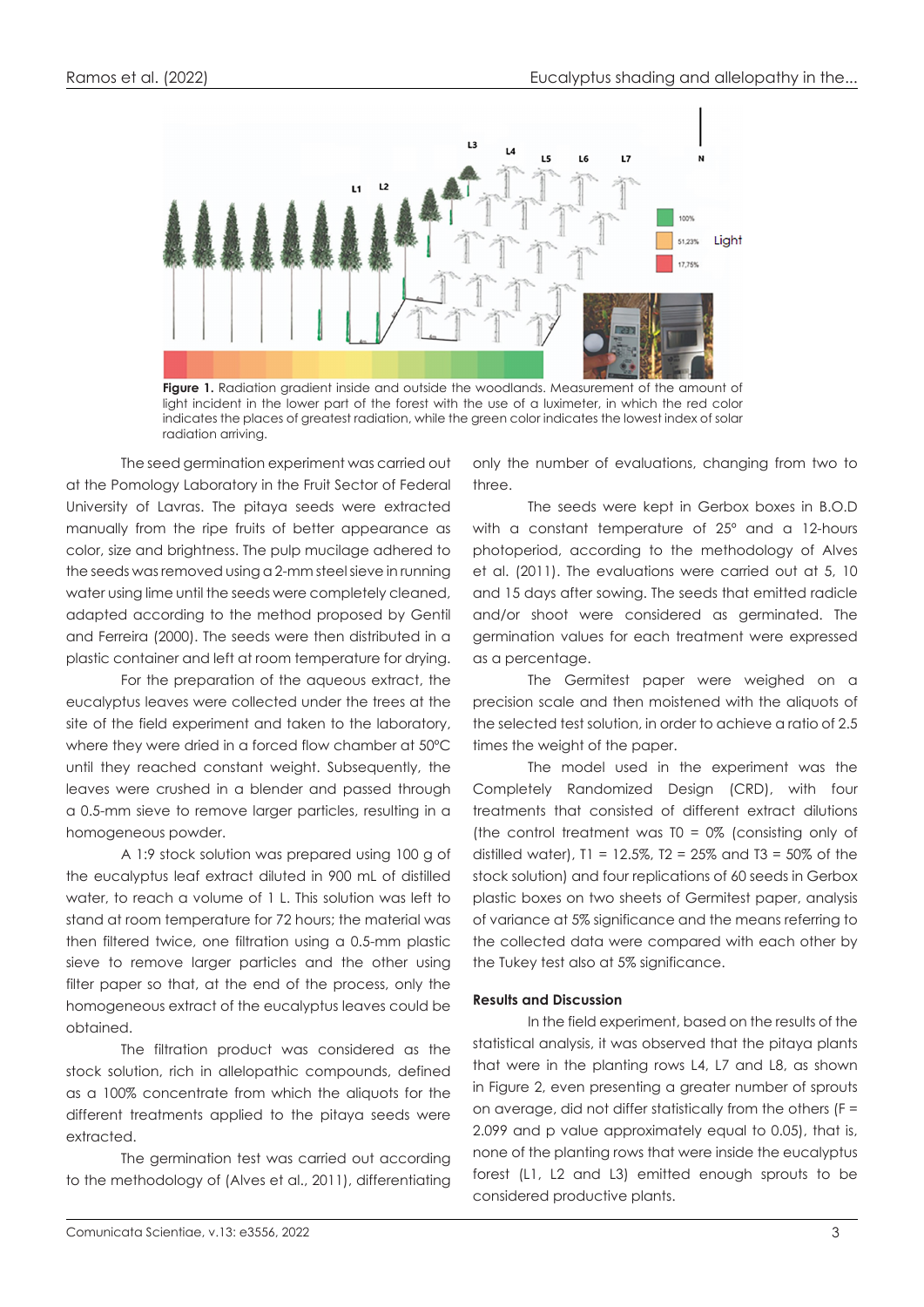

each row.

Figure 3 shows the light variation at different times of the day and in relation to the plants that were under the eucalyptus forest and the plants that were in full sun. Therefore, throughout the day, the plants that were in the shading condition of the eucalyptus received a lower incidence of light, as expected, when compared to plants that were in full sun.

It is also noteworthy that the plants that were in the rows right after the eucalyptus planting (Row 4) had a reduction in the incidence of light, most likely caused by the change in eucalyptus shading throughout the day. In the year of the experiment, the solar radiation varied from 5209 wh/m2 day in July to 3334 wh/m2 day in November (INPE, 2021).



**Figure 3.** Planting scheme of pitaya and eucalyptus and quantification of light, at different times of the day.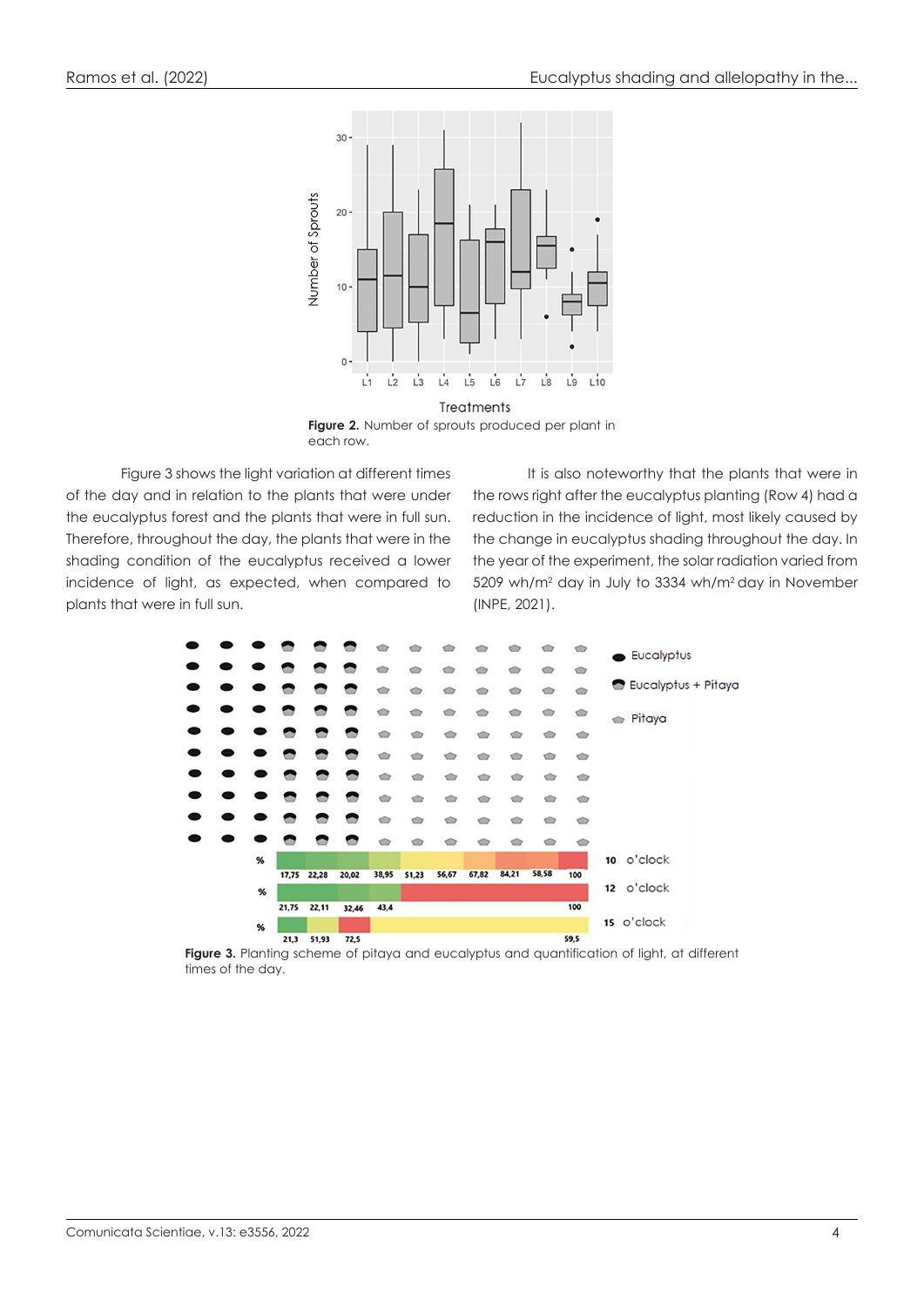

**Figure 4.** Mean crown diameter produced per plant in each row.

In relation to crown diameter (Figure 4), through the analysis of variance, it was found that between the different rows there was a statistical difference ( $F = 3.872$ ) and p value equal to 0.000). The diameter of the cladodes at 10 cm in height did not show significant differences between the plants that were inside the woodland and under the influence of the shading of eucalyptus and those that were in full sun.

higher results for mean number of flowers, were equal to each other and also to L8, L6 and L9 (F = 8,180 and MSD (minimum significant difference, considering the Tukey test) = 1,498), The number of flowers and the number of fruits are two important variables to be analyzed, since the second depends directly on the first, as the number of fruits that will be produced by each plant can be indirectly deduced by the number of flowers (Figure 6).

Regarding the number of flowers produced by the plants (Figure 5), it can be observed that the plants that were outside the woodland (L7, L10), even showing

In the case of fruits, a transformation was made (square root transformation) whose value of F = 20.743, with  $MSD = 0.815$ .

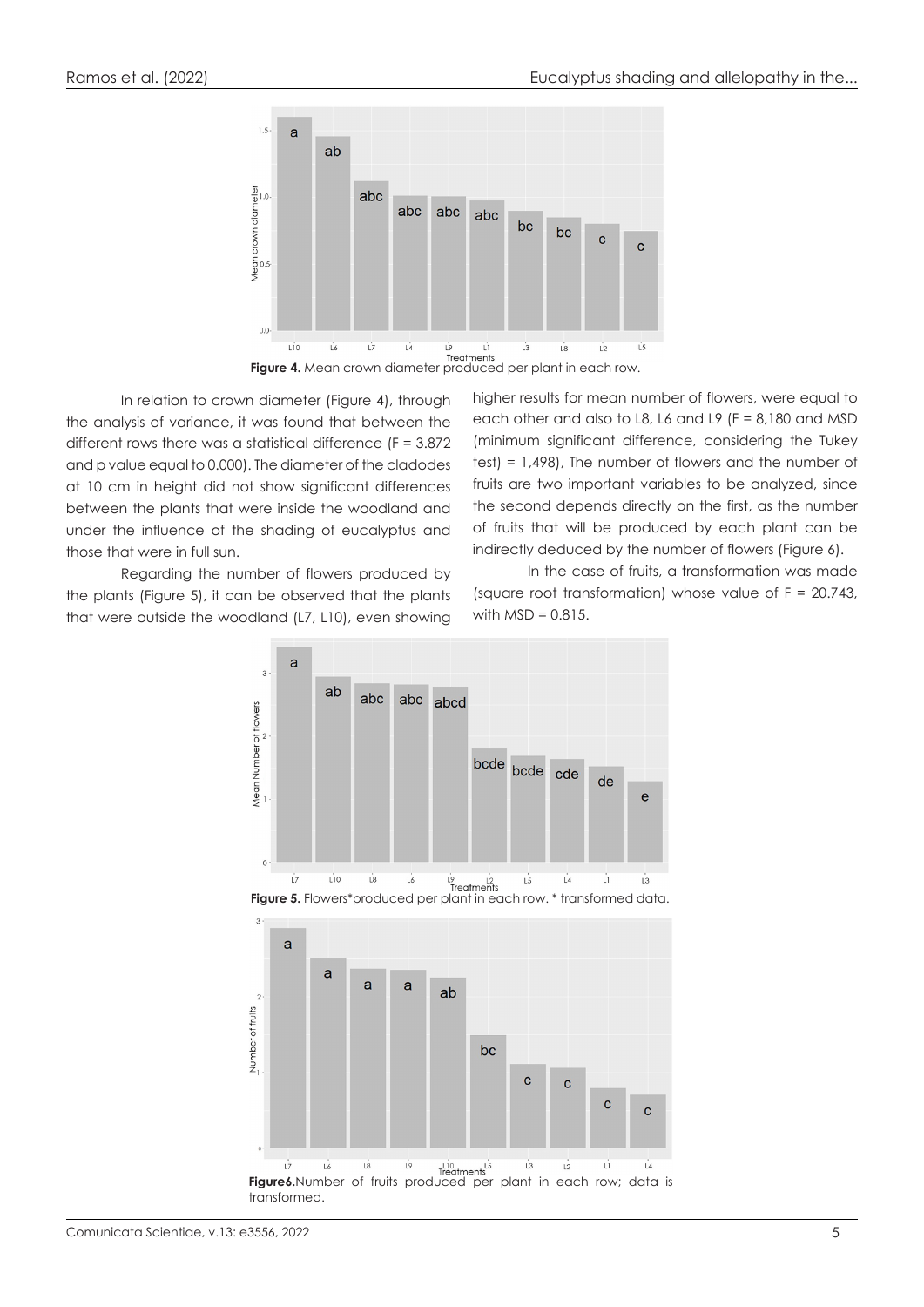Silva et al. (2015) evaluated the effects of shading with dark screens in *H. undatus* and observed that shading positively affected the production of flowers; under this condition, they had 13% more flowers than plants that were in full sun.

Chang et al. (2016) state that shading in pitaya can cause a decrease in the flow of photosynthetic photons, while shading is also effective in reducing burns (and/or yellowing) in the cladodes that are the photosynthetic areas of these plants, in the same way that shaded plants can also show bigger fruits.

According to Raveh et al. (1998), *H. polyrhizus* plants under shading of up to 60% were 2.2x more efficient in flower production than those grown under shading of 30% which, consequently, produced more than plants grown without protection, which in fact was not observed in this experiment; on the contrary, plants under full sun showed better development, probably influenced by local climatic variables.

Plants in full sun also showed better results for almost all the characteristics analyzed, except for crown and cladode diameter, as there was no statistically significant difference between plants shaded by eucalyptus compared to plants grown in full sun. This result differs from those found by Cavalcante et al. (2011), who observed a greater number of secondary branches, which would characterize a larger crown diameter, in the same way that the cladodes had diameters from 11.94% to 18.53% larger when the plants were under screens of up to 75% compared to plants exposed to direct radiation.

The results observed by Andrade et al. (2006) in the shading of *H. undatus* with high density screens showed a positive effect, differing from this study, when only the shading factor is taken into account. Despite the knowledge that direct exposure to solar radiation is harmful to *H. undatus*, plants exposed to direct radiation still performed better than those positioned close to eucalyptus plants.

It should be considered that *Eucalyptus* spp. plants may show allelopathic activity (Chu et al., 2014), either in their leaves present in the plant litter (Ahmed et al., 2018) or released from their roots (Liu et al., 2018). Therefore, the fact that eucalyptus releases compounds that may in some way influence pitaya development is already a factor to be considered as a disadvantage for the use of this species as a live post.

The genus *Eucalyptus* is known for its allelopathic action on several species of economic interest such as soybeans (Abdelmigid & Morsi, 2017), *Urochloadecumbens* and *Panicum maximum* (Carvalho

et al., 2015). These deleterious effects for other plants, according to Zhiqun et al. (2017), is due to the presence of organic compounds such as monoterpenes released by several *Eucalyptus* spp. species, one of the genera most used commercially in planted forests in the world, including in Brazil.

In order to know a little more about the allelopathic action of eucalyptus, a second experiment was carried out in order to observe the possible phytotoxic effects of the eucalyptus leaf extract solution on the germination of pitaya seeds.

Table 1 shows the comparison of means; the three treatments containing eucalyptus leaves showed significant inhibitory effects on the germination of pitaya seeds and, as the concentration of the aqueous extract increased, it was possible to observe a decrease in seed germination of the seeds. seeds.

**Table 1.** Seed germination as a function of the addition of aqueous extract of eucalyptus leaves.

| Aqueous extract (%) | Germination (%)   |
|---------------------|-------------------|
|                     | 65.0 <sub>a</sub> |
| 12.5                | 47.5b             |
| 25                  | 36.25c            |
| 50                  | 8.0d              |
| CV %                | 12.60             |
| .<br>.              | _ _ _ _ _ _ _ _   |

in the column, do not differ by the Tukey test at 5% probability. (T0: control; T1: 12.5; T2: 25 and T3: 50% aqueous eucalyptus extract).

Treatment T0, in which the seeds were submitted only to the addition of water, germination was higher than that of the treatments that received the doses of the extract. In treatment T3, in which the seeds received a dose of 50% of the eucalyptus extract, there was greater inhibition of germination. Therefore, seeds submitted to treatment 1 obtained a germination rate of 70.07% in relation to the control, to treatment 2, of 55.76 germination, and finally to treatment 3, presenting a germination rate of only 12.30% in relation to the control.

It is possible to observe that in all treatments that received some dose of eucalyptus extract, germination was inhibited at some level. That is, the compounds in the eucalyptus extract somehow inhibited seed germination, even at the lowest concentration of 12.5%.

These results are, therefore, similar to those found by Carvalho et al. (2015), who analyzed the inhibitory effects of *Eucalyptus urograndis* leaf extracts on forage grass seeds and observed that, in fact, as the concentrations of eucalyptus extracts increased, the percentage of germinated seeds decreased significantly, as well as an increase in the number of abnormal seedlings was observed.

The same authors concluded in their study that, at higher concentrations, there is a greater number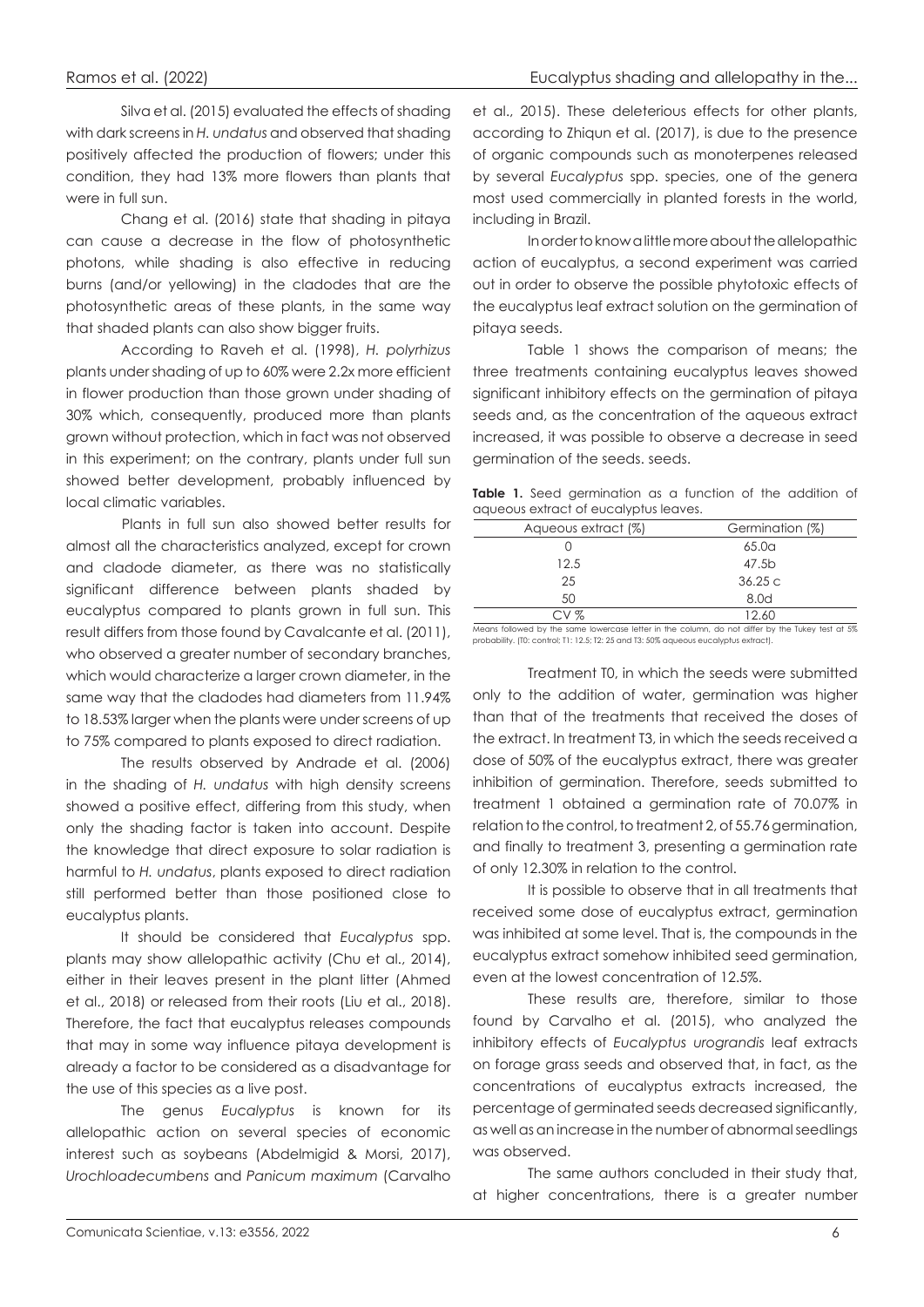of seedlings with oxidized roots, a fact that was also observed in this study, in which newly germinated seeds that were treated with 12.5 and 25% of extract presented an oxidized radicle.

This may indicate, therefore, that, besides inhibiting seed germination, the allelopathic compounds in the extracts can cause changes in plant growth and initial development, since their root system is damaged, it will have difficulties in developing normally, in addition to effects on primary metabolism, highlighting changes in membrane permeability, in DNA transcription and translation, in the functioning of secondary messengers, in respiration, in the formation of enzymes and receptors, or even in the combination of these factors (Formigheiri et al. 2018).

Still regarding the percentage of germination, the results of this experiment are consistent with those of Ferreira &Faria (2007), who observed a significant reduction in germination when the seeds were treated with ethanolic extract of *Eucalyptus citriodora* until the third day showing, therefore, a significant difference in the percentage of seeds germinated at the end of seven days.

In treatments T1 (12.5% of the aqueous eucalyptus extract) and T2 (25%), there was initially a statistical difference in germination until the tenth day; on the fifteenth day, the means had a similar behavior, while T3 (50%), when compared to the control treatment T0, was completely contrasting (Figure 7).





**Figure 7.** Seed germination over an interval of 15 days; evaluations performed at 5, 10 and 15 days after the initial treatment. (T0: control; T1: 12.5; T2: 25 and T3: 50% of the aqueous eucalyptus extract).

It is important to observe that the allelopathic potential can be widely variable between plants, and depends on factors such as species, age of plants and the stage of degradation of the material where allelopathic compounds are found (Ferreira &Faria, 2007). An example was observed by Bedin et al. (2006) who, after applying extracts of fresh and dry leaves of *Eucalyptus citriodora* on tomato seeds (*Lycopersicumesculentum*M.) concluded that neither fresh nor dry leaves inhibited seed germination.However, at concentrations of 3 and 5 % of aqueous extract, germination speed was drastically influenced.

In Figure 8, it is observed that, as the concentrations of extract in the seeds are increased, there is greater inhibition in their germination, whereas in T0 (control), there is 0% inhibition of germination; in T1, there is 44.23%; in T2, 45.51 and in T3, 87.17 of inhibition. These results may be related to the concentration of allelopathic compounds present in the extracts once,

as the concentrations increased, these compounds had greater bioactivity on seed germination.

Observing Figure 9, in which the highest concentrations of aqueous eucalyptus extract are on the left, it exactly coincides with the boxes where the seeds have the lowest germination rate.  $T3 = 50\%$  of extract has 3 germinated seeds; in T2 = 25% of extract, 33 seeds germinated; in T1 = 12.5% of extract, 28 germinated seeds and, in T0, 40 germinated seeds were counted. It can then be concluded that, as the concentrations of the extracts decrease, there is a greater amount of germinated seeds.

These results are corroborated by those found by Ahmed et al. (2018), in which the inhibitory effects of *Eucalyptus camaldulensis* leaves on seed germination and on the development of the root system of some agricultural crops were directly related to the concentrations of leaves incorporated in the form of litter in the soil, so that the places that received higher concentrations of leaves on the seeds showed shorter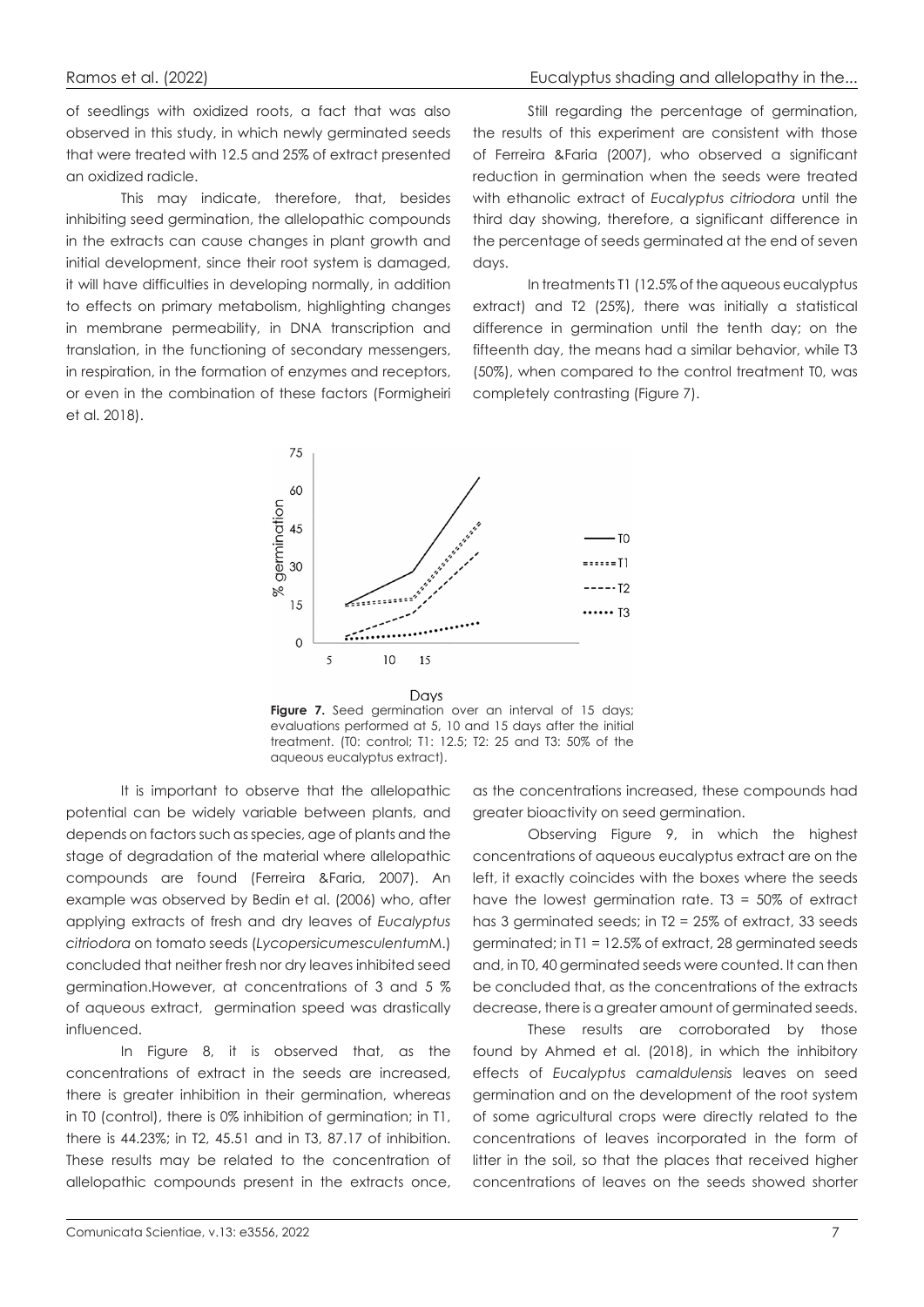root lengths and fewer shoots. For these authors, these inhibitory effects may be related to the presence of bioactive allelochemicals present in *Eucalyptus* spp. leaves, such as chlorogenic acids, alkanes, terpenes, aldehydes, phenols, among others.







**Figure 9.** Germination of pitaya seeds submitted to different concentrations of eucalyptus extract (A) control; (B) 12.5% eucalyptus extract; (C) 25%and (D) 50%.

Similar results were found by Zhang et al. (2010), when using *E. grandis* root extract; they concluded that these inhibitory effects on the germination of species such as *Phaseolus aureus* were more accentuated as the concentrations of root extracts were higher; the inhibition of *P. aureus* germination reached 51.2%.

Some studies, such as that by Benchaa et al. (2018), have reported the potential of *Eucalyptus* spp. to inhibit, at very low concentrations, the germination of seeds and the growth of seedlings of several species, including the suppression of seed germination of the field mustard (*Sinapisarvensis*), which can reach 100%. The effects of these compounds can even play a role as a herbicide in seedlings with up to four pairs of leaves.

To test the possible herbicidal effects of *Eucalyptus globulus*Labill on lettuce seeds (*Lactuca sativa* L., 'Grandes Lagos') and *Agrostis stolonifera* L., 'Penncross', Puig et al. (2018) used aqueous extracts obtained from leaves and it was found that these extracts also had significant effects on both root germination and length. The same authors found that, in addition to having effects in the early stages of seedling germination, the aqueous extracts of *E. globulus* were phytotoxic in adult plants in order to directly interfere in their development.

Bonanomi et al. (2005) worked with several species, and observed that the inhibition of germination, growth and development is directly related to the degree and time of decomposition, the plant material (leaf or root) and mainly the species involved in the allelopathic relationship, as some species, however close they may be, present very different degrees of phytotoxicity; in this case, it cannot be generalized (stating) that species that, even though of the same genus, present the same allelopathic dynamics.

### **Conclusions**

Shading, associated with the allelopathy caused by the eucalyptus plants, impairs the development of pitaya plants, influencing mainly on the number of flowers and fruits produced.

Aqueous extracts of eucalyptus leaves have inhibitory activity in the germination of pitaya seeds and, with the use of 50% eucalyptus extract, there was greater inhibition of germination.

#### **References**

Abdelmigid, H.M., Morsi, M.M. 2017. Cytotoxic and molecular impacts of allelopathic effects of leaf residues of Eucalyptus globulus on soybean (Glycine max). *Journal of Genetic Engineering and Biotechnology*15: 297–302.

Ahmed, R., Alam, M.S., Ahmed, F.U., Hossain, M.K. 2018. Assaying the allelopathic effects of Eucalyptus camaldulensis in a nursery bed incorporated with leaf litter. *Journal of Forestry Research* 29: 593–599.

Almeida, E.I.B., Correa, M.C.M., Cajazeira, J.P., Queiroz, R.F., Barroso, M.M.A., Marques, V.B. 2016. Cultivo de Hylocereus sp. com enfoque na propagação vegetativa, sombreamento e adubação mineral. *Agroambiente Online*10: 65-76.

Alves, C.Z., Godoy, A.R., Corrêa, L.S. 2011. Adequação da metodologia para o teste de germinação de sementes de pitaia vermelha. *Ciência Rural* 41: 779–784.

Andrade, J.L., Rengifo, E., Ricalde, M.F., Simá, J.L., Cervera, J.C., Soto, G.V. 2006. Microambientes de luz, crecimiento y fotosíntesis de la pitahaya (Hylocereus undatus) en un agrosistema de Yucatán, México. *Agrociencia* 40: 687– 697.